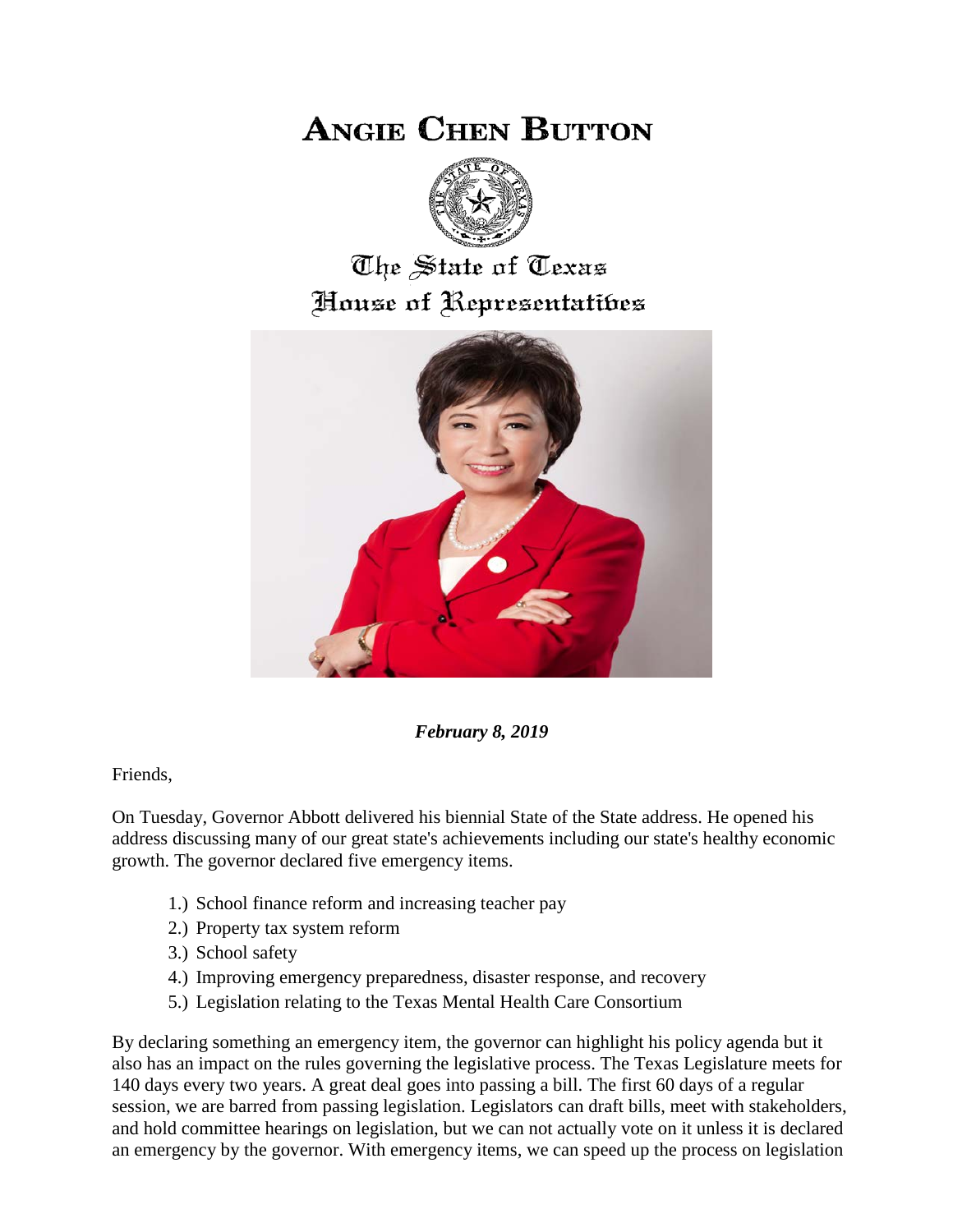relating to the issues declared an emergency by the governor. This accelerated approach is permitted but is not required.

I am very pleased with the issues Governor Abbott placed as priorities by declaring them an emergency. The academic proficiency of our students in public schools is vital to the strength of our state. Many of you have expressed concerns with property taxes and our overreliance on local taxes to fund education. In today's reality, school safety must be a priority. The horrific and unthinkable act of violence at Santa Fe High School forever changed our state. It is our responsibility to provide policy and funding to help support our local ISDs as they work to protect our students. The natural disasters that have hit our state have demonstrated the strength and resiliency of Texans. It is impossible to predict every disaster that may impact our state but we can learn from the past to better implement strategies and procedures to improve future disaster response. Mental Health in our state is an area needing attention. The impact of mental health issues are far reaching as they have implications when discussing school safety, city and county finances as well as our judicial system and beyond.

I think all Texans can agree that these issues are of vital importance to the health and prosperity of our great state. We will spend the next 108 days working to reach consensus on the best way to address these matters as well as the many other concerns that are important to our region and state.



**Richardson Police Dept. Chief Spivey and Fire Chief Poovey met with me this week to discuss legislation being discussed in Austin and its potential impact on Richardson. I appreciate these gentlemen, along with Police Captain Tittle (not pictured) and all they do to keep our community safe.**